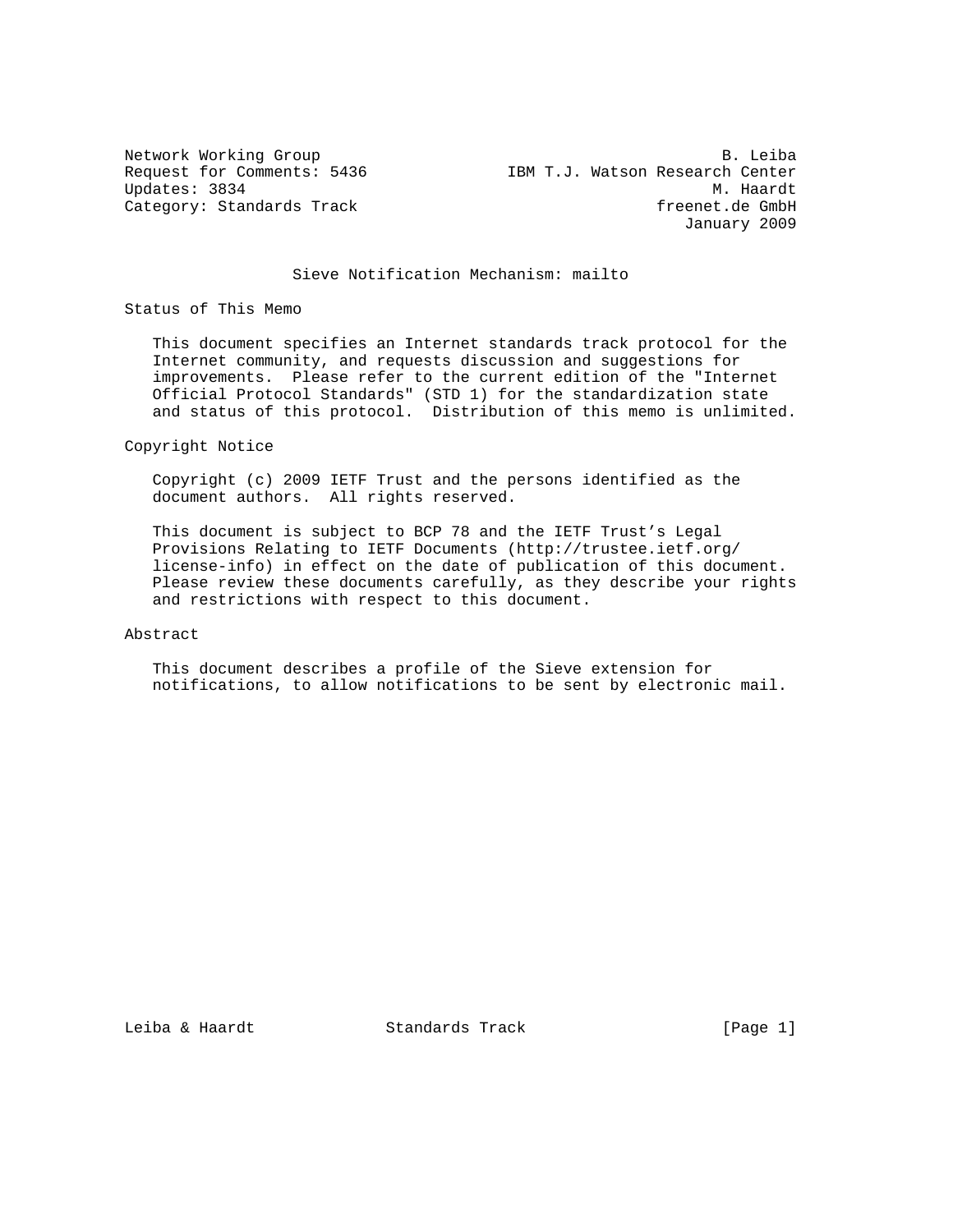# Table of Contents

|           | 1 1                                                           |
|-----------|---------------------------------------------------------------|
|           | 1.2. Conventions Used in This Document 3                      |
|           |                                                               |
|           |                                                               |
|           |                                                               |
|           |                                                               |
|           |                                                               |
|           |                                                               |
|           |                                                               |
|           |                                                               |
|           |                                                               |
|           |                                                               |
| 3.        |                                                               |
| $4 \cdot$ |                                                               |
| 5.        |                                                               |
| რ.        |                                                               |
|           | 6.1. Registration of Notification Mechanism 10                |
|           | 6.2. New Registry for Auto-Submitted Header Field Keywords 10 |
|           | 6.3. Initial Registration of Auto-Submitted Header            |
|           |                                                               |
|           |                                                               |
|           |                                                               |
|           |                                                               |
|           |                                                               |

Leiba & Haardt Standards Track [Page 2]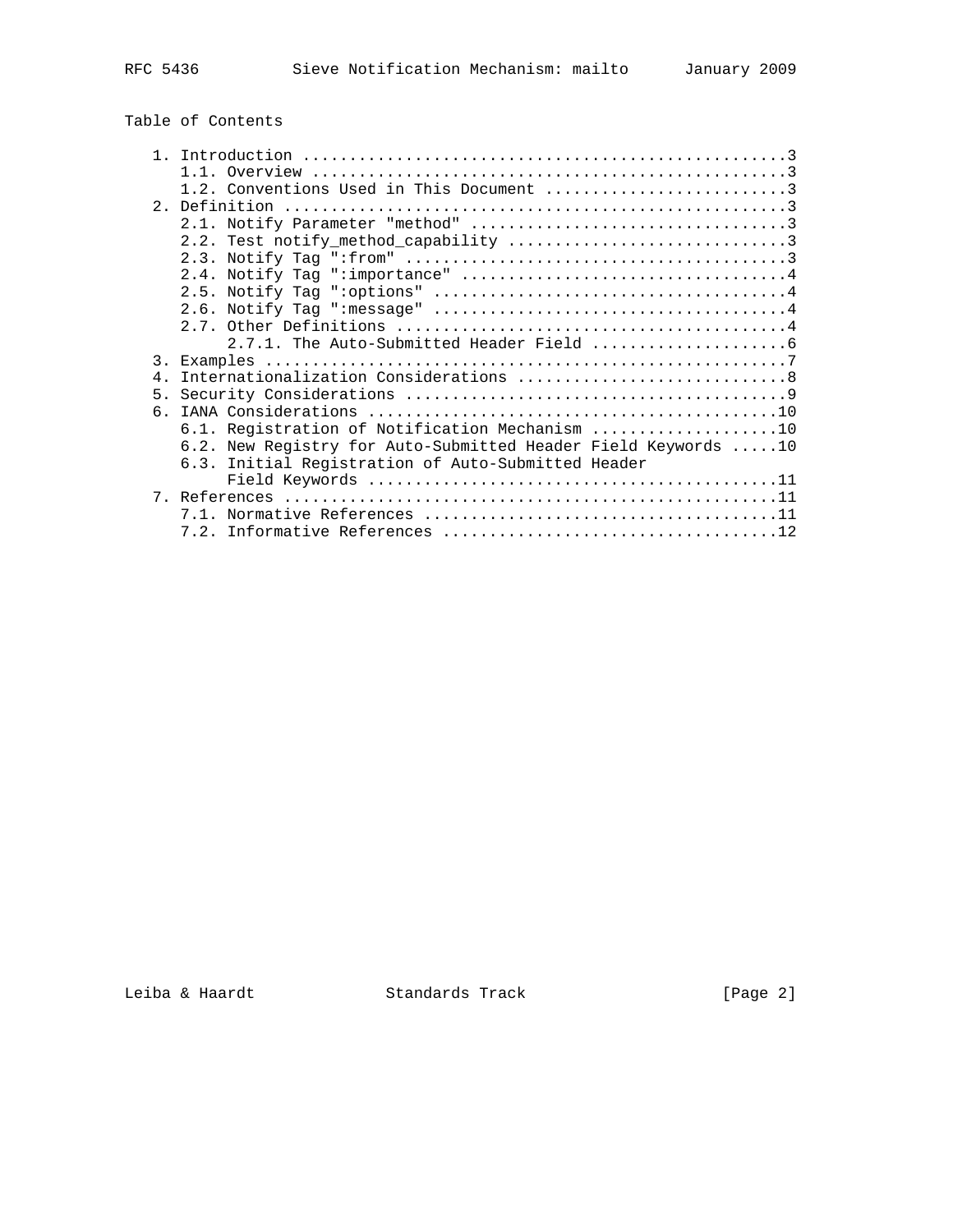## 1. Introduction

#### 1.1. Overview

 The [Notify] extension to the [Sieve] mail filtering language is a framework for providing notifications by employing URIs to specify the notification mechanism. This document defines how [mailto] URIs are used to generate notifications by email.

1.2. Conventions Used in This Document

 Conventions for notations are as in Section 1.1 of [Sieve], including the use of [Kwds].

 The key words "MUST", "MUST NOT", "REQUIRED", "SHALL", "SHALL NOT", "SHOULD", "SHOULD NOT", "RECOMMENDED", "MAY", and "OPTIONAL" in this document are to be interpreted as described in [Kwds].

2. Definition

 The mailto mechanism results in the sending of a new email message (a "notification message") to notify a recipient about a "triggering message".

2.1. Notify Parameter "method"

 The mailto notification mechanism uses standard mailto URIs as specified in [mailto]. mailto URIs may contain header fields consisting of a header name and value. These header fields are called "URI headers" to distinguish them from "message headers".

2.2. Test notify\_method\_capability

The notify method capability test for "online" may return "yes" or "no" only if the Sieve processor can determine with certainty whether or not the recipients of the notification message are online and logged in. Otherwise, the test returns "maybe" for this notification method.

2.3. Notify Tag ":from"

 The ":from" tag overrides the default sender of the notification message. "Sender", here, refers to the value used in the [RFC5322] "From" header. Implementations MAY also use this value in the [RFC5321] "MAIL FROM" command (the "envelope sender"), or they may prefer to establish a mailbox that receives bounces from notification messages.

Leiba & Haardt Standards Track [Page 3]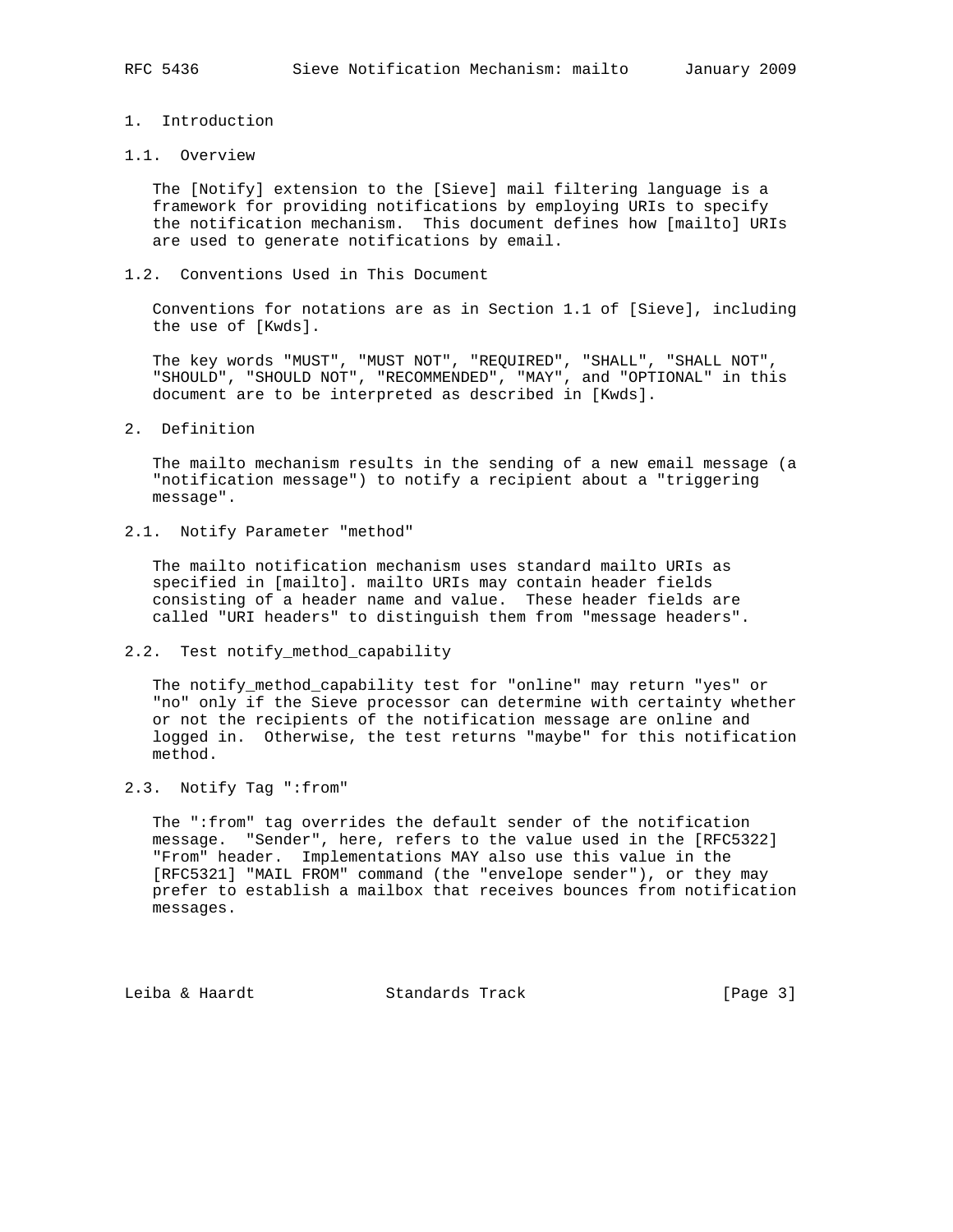2.4. Notify Tag ":importance"

 The ":importance" tag has no special meaning for this notification mechanism, and this specification puts no restriction on its use. Implementations MAY use the value of ":importance" to set a priority or importance indication on the notification message (perhaps a visual indication, or perhaps making use of one of the non-standard but commonly used message headers).

2.5. Notify Tag ":options"

This tag is not used by the mailto method.

2.6. Notify Tag ":message"

 The value of this tag, if it is present, is used as the subject of the notification message, and overrides all other mechanisms for determining the subject (as described below). Its value SHOULD NOT normally be truncated, though it may be sensible to truncate an excessively long value.

2.7. Other Definitions

 Because the receipt of an email message is generating another email message, implementations MUST take steps to avoid mail loops. The REQUIRED inclusion of an "Auto-Submitted:" field, as described in the message composition guidelines, will also help in loop detection and avoidance.

 Implementations SHOULD NOT trigger notifications for messages containing "Auto-Submitted:" header fields with any value other than "No".

 Implementations MUST allow messages with empty envelope senders to trigger notifications.

 Because this notification method uses a store-and-forward system for delivery of the notification message, the Sieve processor should not have a need to retry notifications. Therefore, implementations of this method SHOULD use normal mechanisms for submitting SMTP messages and for retrying the initial submission. Once the notification message is submitted, implementations MUST NOT resubmit it, as this is likely to result in multiple notifications, and increases the danger of message loops.

 Implementations SHOULD consider limiting notification messages. In particular, they SHOULD NOT sent duplicate notifications to the same address from the same script invocation. Batching of notifications

Leiba & Haardt Standards Track [Page 4]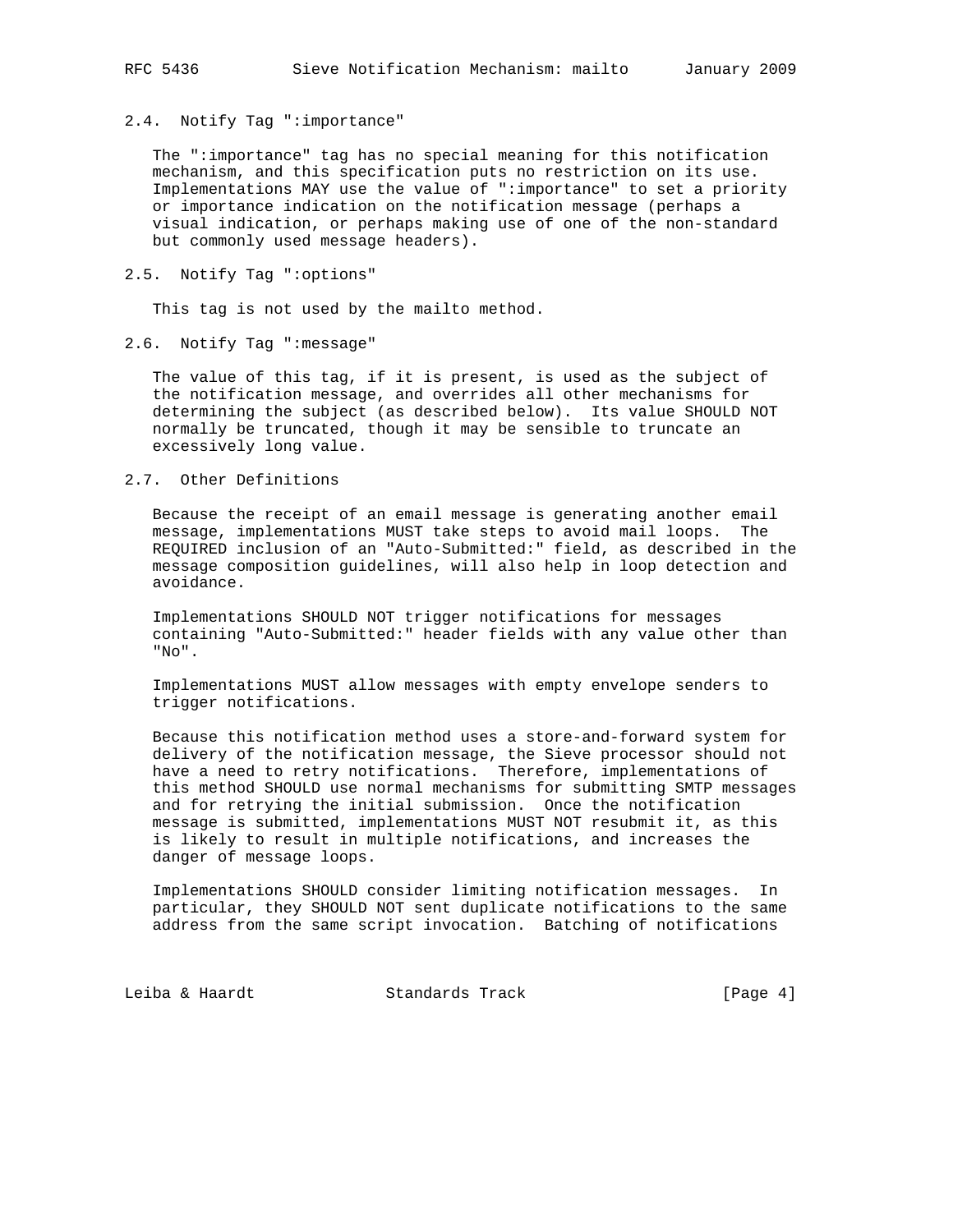within a short time to the same address might also be useful. Different implementations, different administrative domains, and different users may have different needs; configuration options are a good idea here.

 The overall notification message is composed using the following guidelines (see [RFC5322] for references to message header fields):

- o If the envelope sender of the triggering message is empty, the envelope sender of the notification message MUST be empty as well, to avoid message loops. Otherwise, the envelope sender of the notification message SHOULD be set to the value of the ":from" tag to the notify action, if one is specified, has email address syntax, and is valid according to the implementation-specific security checks (see Section 3.3 of [Notify]). If ":from" is not specified or is not valid, the envelope sender of the notification message SHOULD be set either to the envelope "to" field from the triggering message, as used by Sieve, or to an email address associated with the notification system, at the discretion of the implementation. This MUST NOT be overridden by a "from" URI header, and any such URI header MUST be ignored.
- o The envelope recipient(s) of the notification message SHOULD be set to the address(es) specified in the URI (including any URI headers where the hname is "to" or "cc").
- o The header field "Auto-Submitted: auto-notified" MUST be included in the notification message (see Section 2.7.1). This is to reduce the likelihood of message loops, by tagging this as an automatically generated message. Among other results, it will inform other notification systems not to generate further notifications. mailto URI headers with hname "auto-submitted" are considered unsafe and MUST be ignored.
- o The "From:" header field of the notification message SHOULD be set to the value of the ":from" tag to the notify action, if one is specified, has email address syntax, and is valid according to the implementation-specific security checks (see Section 3.3 of [Notify]). If ":from" is not specified or is not valid, the "From:" header field of the notification message SHOULD be set either to the envelope "to" field from the triggering message, as used by Sieve, or to an email address associated with the notification system, at the discretion of the implementation. This MUST NOT be overridden by a "from" URI header, and any such URI header MUST be ignored.

Leiba & Haardt Standards Track [Page 5]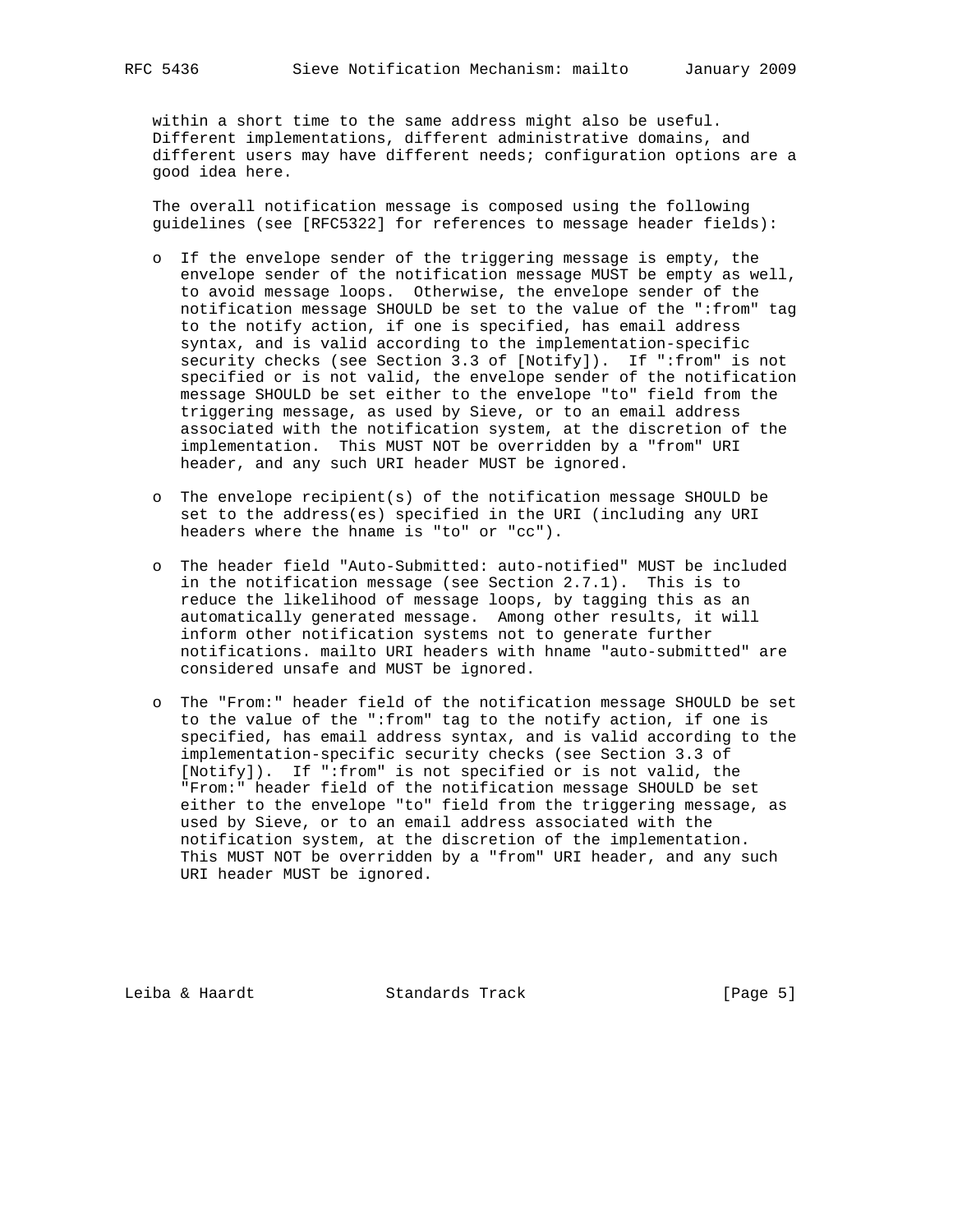- o The "To:" header field of the notification message SHOULD be set to the address(es) specified in the URI (including any URI headers where the hname is "to").
- o The "Subject:" field of the notification message SHOULD contain the value defined by the ":message" tag, as described in [Notify]. If there is no ":message" tag and there is a "subject" header on the URI, then that value SHOULD be used. If the "subject" header is also absent, the subject SHOULD be retained from the triggering message. Note that Sieve [Variables] can be used to advantage here, as shown in the example in Section 3.
- o The "References:" field of the notification message MAY be set to refer to the triggering message, and MAY include references from the triggering message.
- o If the mailto URI contains a "body" header, the value of that header SHOULD be used as the body of the notification message. If there is no "body" header, it is up to the implementation whether to leave the body empty or to use an excerpt of the original message.
- o The "Received:" fields from the triggering message MAY be retained in the notification message, as these could provide useful trace/ history/diagnostic information. The "Auto-Submitted" header field MUST be placed above these (see Section 2.7.1). URI headers with hname "received" are considered unsafe, and MUST be ignored.
- o Other header fields of the notification message that are normally related to an individual new message (such as "Message-ID" and "Date") are generated for the notification message in the normal manner, and MUST NOT be copied from the triggering message. Any URI headers with those names MUST be ignored. Further, the "Date" header serves as the notification timestamp defined in [Notify].
- o All other header fields of the notification message either are as specified by URI headers, or have implementation-specific values; their values are not defined here. It is suggested that the implementation capitalize the first letter of URI headers and add a space character after the colon between the mail header name and value when adding URI headers to the message, to be consistent with common practice in email headers.
- 2.7.1. The Auto-Submitted Header Field

 The header field "Auto-Submitted: auto-notified" MUST be included in the notification message (see [RFC3834]). The "Auto-Submitted" header field is considered a "trace field", similar to "Received"

Leiba & Haardt Standards Track [Page 6]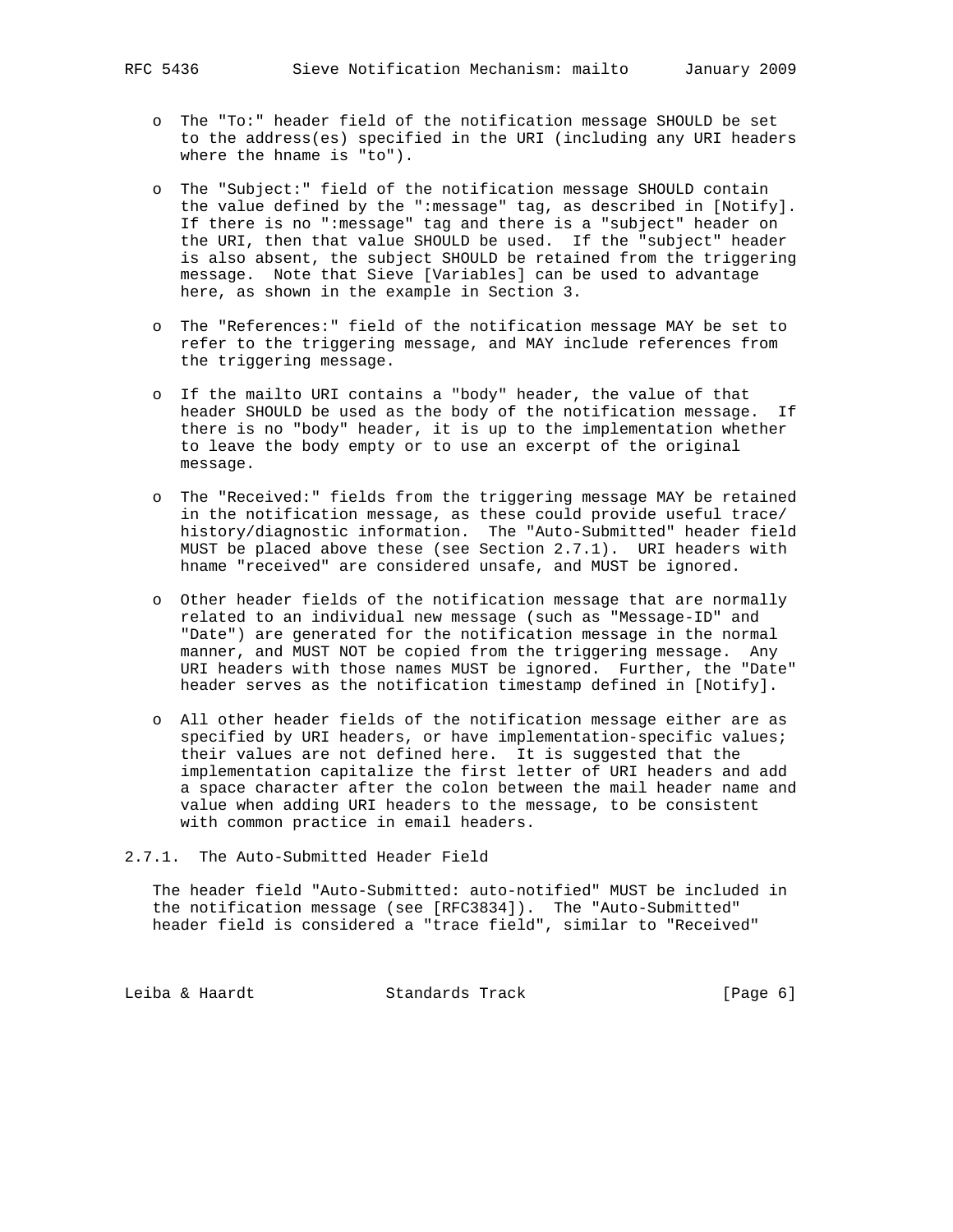header fields (see [RFC5321]). If the implementation retains the "Received" fields from the triggering message (see above), the "Auto- Submitted" field MUST be placed above those "Received" fields, serving as a boundary between the ones from the triggering message and those that will be part of the notification message.

 The header field "Auto-Submitted: auto-notified" MUST include one or both of the following parameters:

- o owner-email specifies an email address, determined by the implementation, of the owner of the Sieve script that generated this notification. If specified, it might be used to identify or contact the script's owner. The parameter attribute is "owner email", and the parameter value is a quoted string containing an email address, as defined by "addr-spec" in [RFC5322]. Example: Auto-Submitted: auto-notified; owner-email="me@example.com"
- o owner-token specifies an opaque token, determined by the implementation, that the administrative domain of the owner of the Sieve script that generated this notification can use to identify the owner. This might be used to allow identification of the owner while protecting the owner's privacy. The parameter attribute is "owner-token", and the parameter value is as defined by "token" in [RFC3834]. Example: Auto-Submitted: auto-notified; owner-token=af3NN2pK5dDXI0W

See Section 5 for discussion of possible uses of these parameters.

3. Examples

Triggering message (received by recipient@example.org):

 Return-Path: <knitting-bounces@example.com> Received: from mail.example.com by mail.example.org for <recipient@example.org>; Wed, 7 Dec 2005 05:08:02 -0500 Received: from hobbies.example.com by mail.example.com for <knitting@example.com>; Wed, 7 Dec 2005 02:00:26 -0800 Message-ID: <1234567.89ABCDEF@example.com> Date: Wed, 07 Dec 2005 10:59:19 +0100 Precedence: list List-Id: Knitting Mailing List <knitting.example.com> Sender: knitting-bounces@example.com Errors-To: knitting-bounces@example.com From: "Jeff Smith" <jeff@hobbies.example.com> To: "Knitting Mailing List" <knitting@example.com> Subject: [Knitting] A new sweater

I just finished a great new sweater!

Leiba & Haardt Standards Track [Page 7]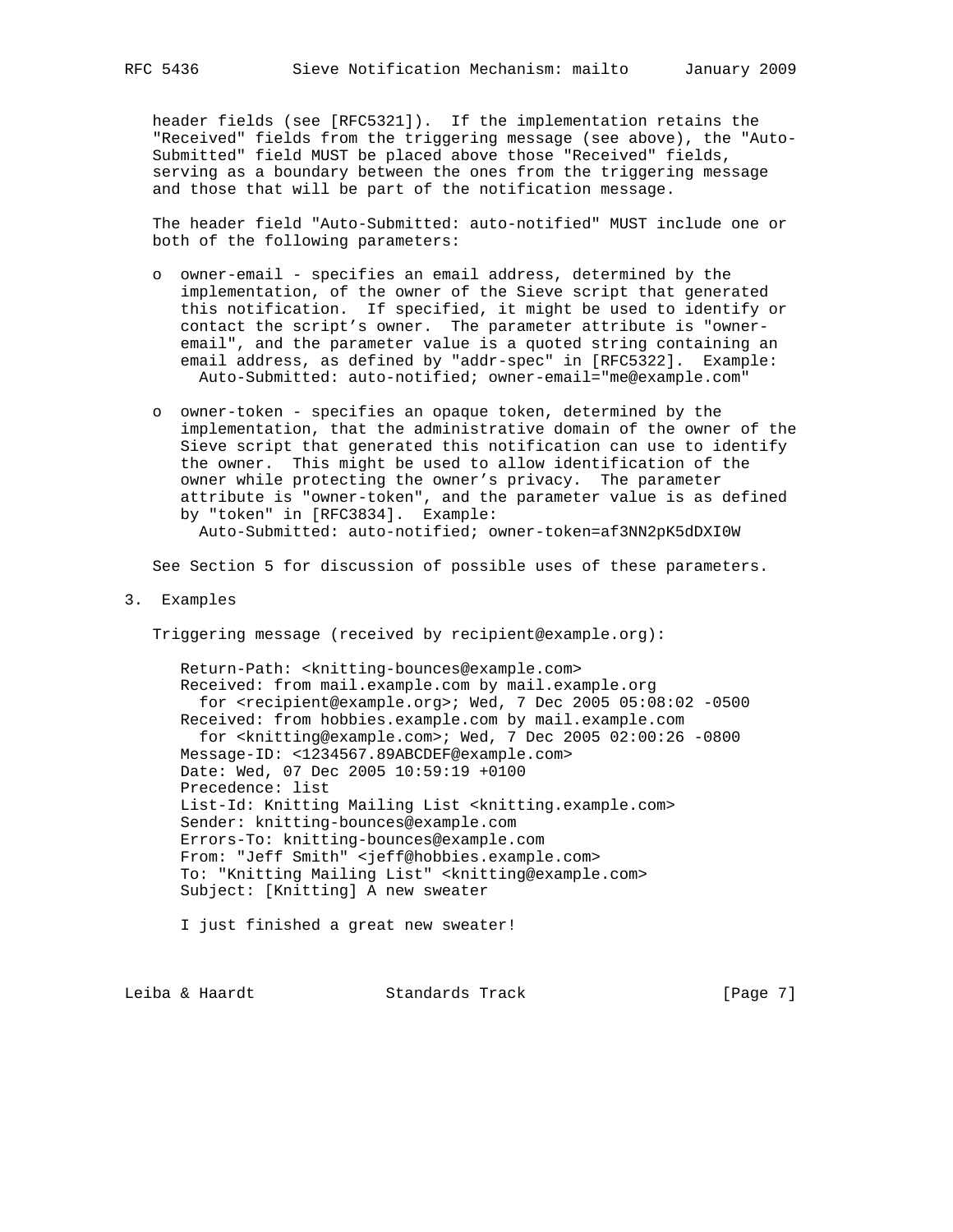```
 Sieve script (run on behalf of recipient@example.org):
require ["enotify", "variables"];
 if header :contains "list-id" "knitting.example.com" {
   if header :matches "Subject" "[*] *" {
    notify :message "From ${1} list: ${2}"
         :importance "3"
         "mailto:0123456789@sms.example.net?to=backup@example.com";
  }
```
Notification message:

 Auto-Submitted: auto-notified; owner-email="recipient@example.org" Received: from mail.example.com by mail.example.org for <recipient@example.org>; Wed, 7 Dec 2005 05:08:02 -0500 Received: from hobbies.example.com by mail.example.com for <knitting@example.com>; Wed, 7 Dec 2005 02:00:26 -0800 Date: Wed, 7 Dec 2005 05:08:55 -0500 Message-ID: <A2299BB.FF7788@example.org> From: recipient@example.org To: 0123456789@sms.example.net, backup@example.com Subject: From Knitting list: A new sweater

Note that:

}

- o Fields such as "Message-ID:" and "Date:" were generated afresh for the notification message, and do not relate to the triggering message.
- o Additional "Received:" fields will be added to the notification message in transit; the ones shown were copied from the triggering message. New ones will be added above the Auto-Submitted: header field.
- o If this message should appear at the mail.example.org server again, the server can use the presence of a "mail.example.org" received line to recognize that. The Auto-Submitted header field is also present to tell the server to avoid sending another notification, and it includes an optional owner-email parameter for identification.
- 4. Internationalization Considerations

 This specification introduces no specific internationalization issues that are not already addressed in [Sieve] and in [Notify].

Leiba & Haardt Standards Track [Page 8]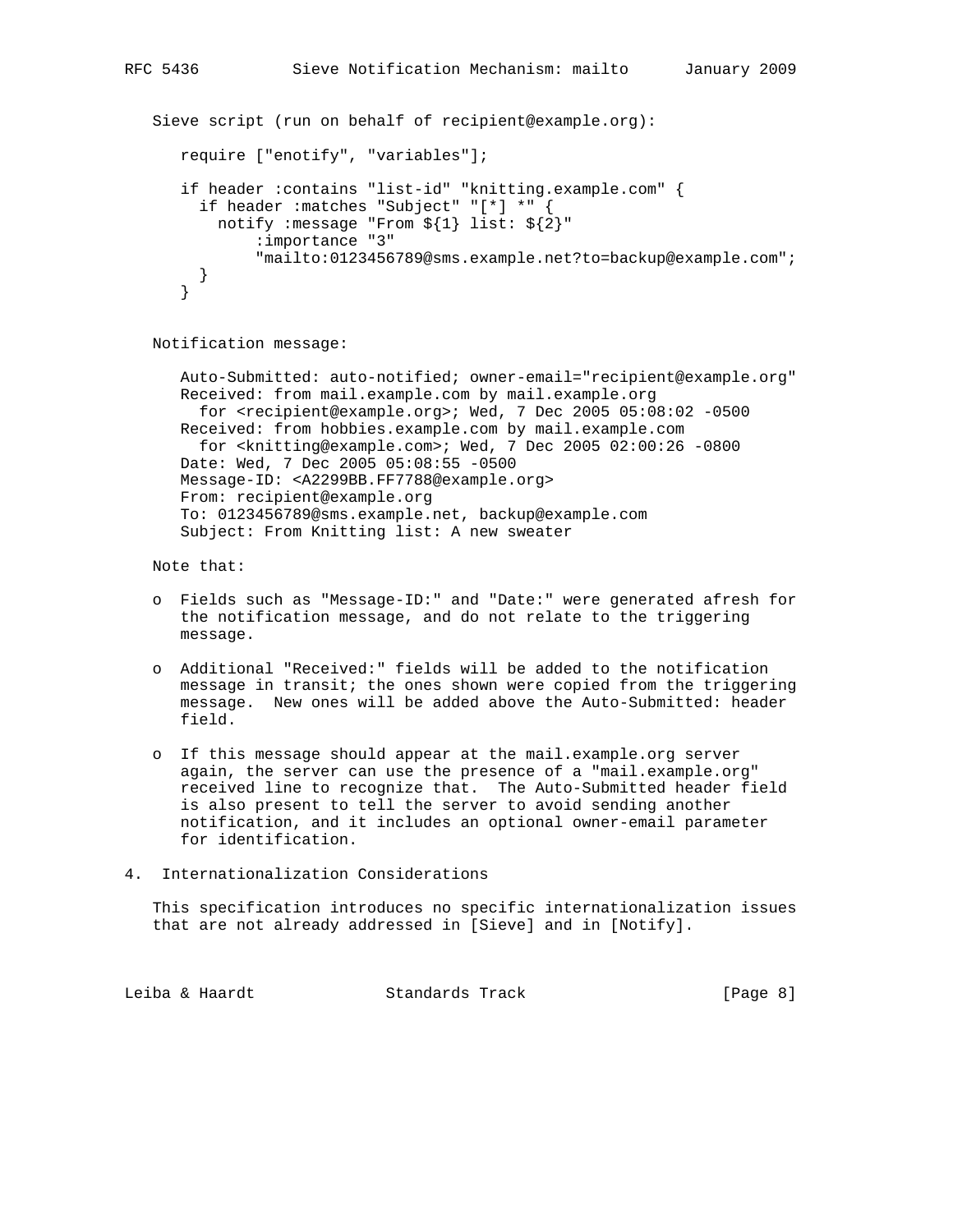#### 5. Security Considerations

 Sending a notification is comparable with forwarding mail to the notification recipient. Care must be taken when forwarding mail automatically, to ensure that confidential information is not sent into an insecure environment.

 The automated sending of email messages exposes the system to mail loops, which can cause operational problems. Implementations of this specification MUST protect themselves against mail loops; see Section 2.7 for discussion of this and some suggestions. Other possible mitigations for mail loops involve types of service limitations. For example, the number of notifications generated for a single user might be limited to no more than, say, 30 in a 60-minute period. Of course, this technique presents its own problems, in that the actual rate-limit must be selected carefully, to allow most legitimate situations in the given environment. Even with careful selection, it's inevitable that there will be false positives -- and false negatives.

 Ultimately, human intervention may be necessary to re-enable notifications that have been disabled because a loop was detected, or to terminate a very slow loop that's under the automatic-detection radar. Administrative mechanisms MUST be available to handle these sorts of situations.

 Email addresses specified as recipients of notifications might not be owned by the entity that owns the Sieve script. As a result, a notification recipient could wind up as the target of unwanted notifications, either through intent (using scripts to mount a mail bomb attack) or by accident (an address was mistyped or has been reassigned). The situation is arguably no worse than any other in which a recipient gets unwanted email, and some of the same mechanisms can be used in this case. But those deploying this extension have to be aware of the potential extra problems here, where scripts might be created through means that do not adequately validate email addresses, and such scripts might then be forgotten and left to run indefinitely.

 In particular, note that the Auto-Submitted header field is required to include a value that a recipient can use when contacting the source domain of the notification message (see Section 2.7.1). That value will allow the domain to track down the script's owner and have the script corrected or disabled. Domains that enable this extension MUST be prepared to respond to such complaints, in order to limit the damage caused by a faulty script.

Leiba & Haardt Standards Track [Page 9]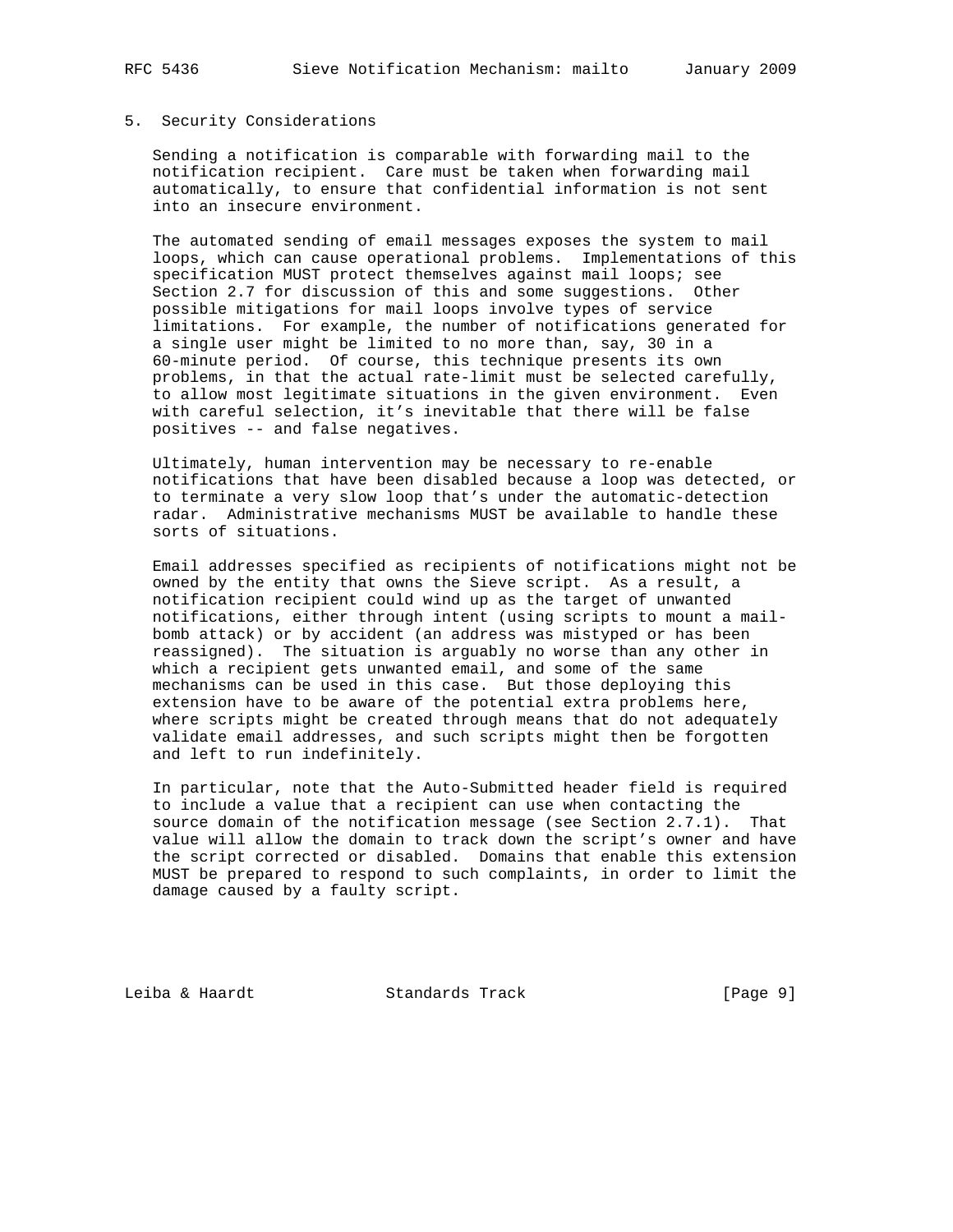Problems can also show up if notification messages are sent to a gateway into another service, such as SMS. Information from the email message is often lost in the gateway translation; and in this case, critical information needed to avoid loops, to contact the script owner, and to resolve other problems might be lost. Developers of email gateways should consider these issues, and try to preserve as much information as possible, including what appears in email trace headers and the Auto-Submitted header field.

 Additional security considerations are discussed in [Sieve] and in [Notify].

- 6. IANA Considerations
- 6.1. Registration of Notification Mechanism

 The following template specifies the IANA registration of the Sieve notification mechanism specified in this document:

 To: iana@iana.org Subject: Registration of new Sieve notification mechanism Mechanism name: mailto Mechanism URI: RFC2368 Mechanism-specific options: none Permanent and readily available reference: RFC 5436 Person and email address to contact for further information: Michael Haardt <michael.haardt@freenet.ag>

 This information should be added to the list of Sieve notification mechanisms available from http://www.iana.org.

6.2. New Registry for Auto-Submitted Header Field Keywords

 Because [RFC3834] does not define a registry for new keywords used in the Auto-Submitted header field, we define one here, which has been created and is available from http://www.iana.org. Keywords are registered using the "Specification Required" policy [IANA].

 This defines the template to be used to register new keywords. Initial entries to this registry follow in Section 6.3.

 To: iana@iana.org Subject: Registration of new auto-submitted header field keyword Keyword value: [the text value of the field] Description: [a brief explanation of the purpose of this value] Parameters: [list any keyword-specific parameters, specify their meanings, specify whether they are required or optional; use "none" if there are none]

Leiba & Haardt Standards Track [Page 10]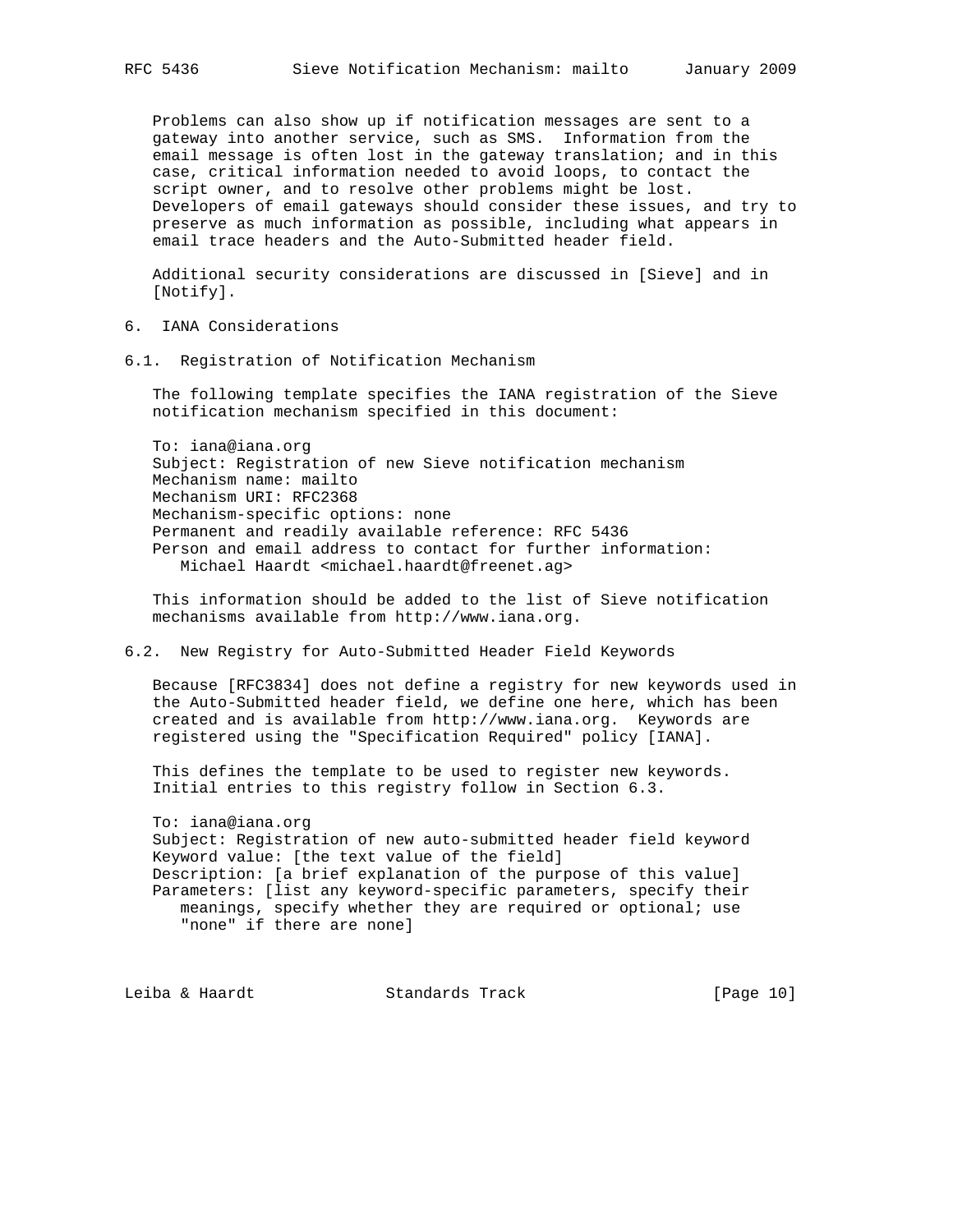Permanent and readily available reference: [identifies the specification that defines the value being registered] Contact: [name and email address to contact for further information] 6.3. Initial Registration of Auto-Submitted Header Field Keywords The following are the initial keywords that have been registered in the "Auto-Submitted Header Field Keywords" registry, available from http://www.iana.org. Keyword value: no Description: Indicates that a message was NOT automatically generated, but was created by a human. It is the equivalent to the absence of an Auto-Submitted header altogether. Parameters: none Permanent and readily available reference: RFC3834 Contact: Keith Moore <moore@network-heretics.com> Keyword value: auto-generated Description: Indicates that a message was generated by an automatic process, and is not a direct response to another message. Parameters: none Permanent and readily available reference: RFC3834 Contact: Keith Moore <moore@network-heretics.com> Keyword value: auto-replied Description: Indicates that a message was automatically generated as a direct response to another message. Parameters: none Permanent and readily available reference: RFC3834 Contact: Keith Moore <moore@network-heretics.com> Keyword value: auto-notified Description: Indicates that a message was generated by a Sieve notification system. Parameters: owner-email, owner-token. At least one is required; both refer to the owner of the Sieve script that generated this message. See the relevant RFC for details. Permanent and readily available reference: RFC 5436 Contact: Michael Haardt <michael.haardt@freenet.ag>

7. References

7.1. Normative References

 [IANA] Narten, T. and H. Alvestrand, "Guidelines for Writing an IANA Considerations Section in RFCs", BCP 26, RFC 5226, May 2008.

Leiba & Haardt Standards Track [Page 11]